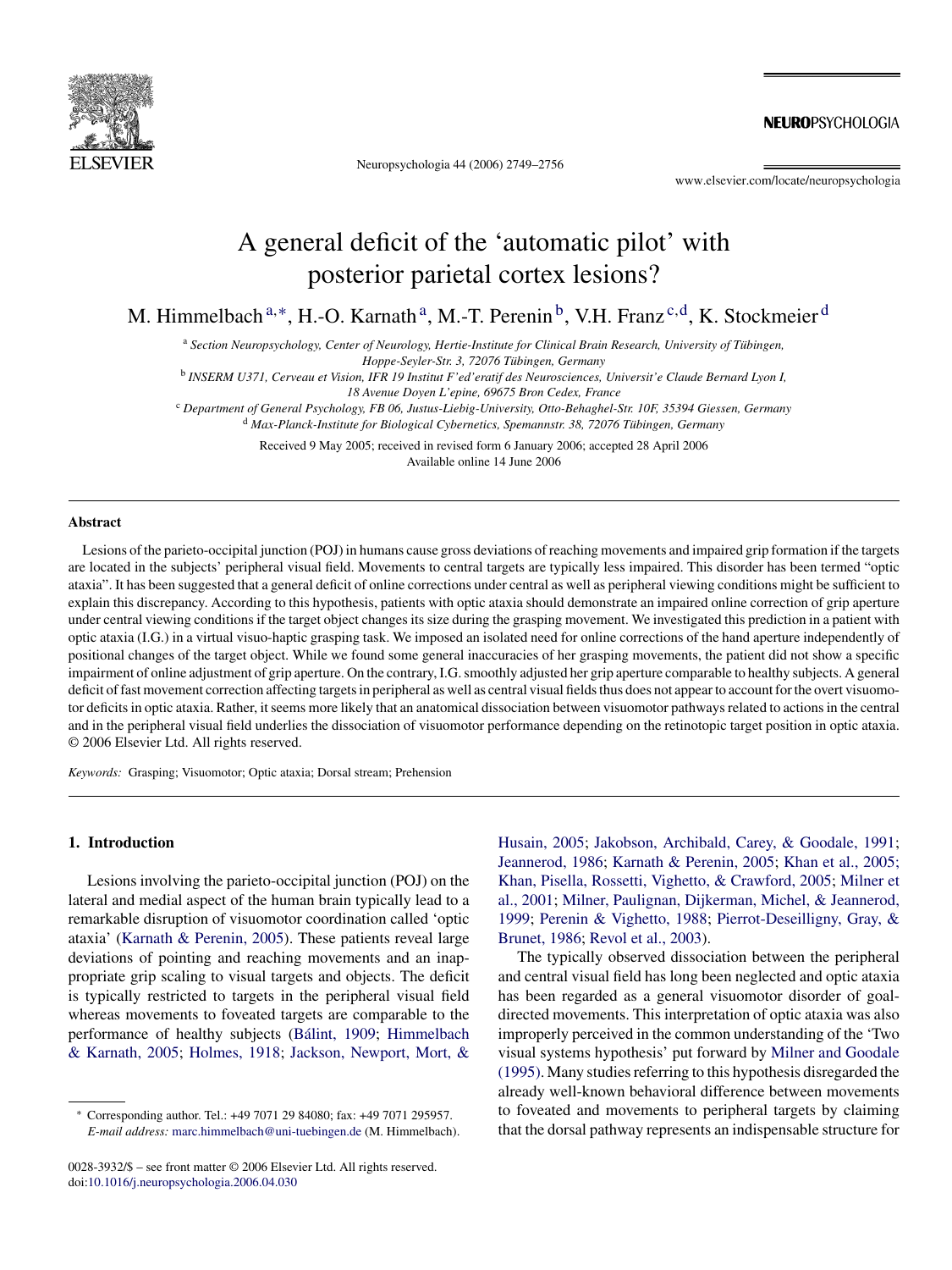*all* visuomotor actions. Just recently, the dissociation between central and peripheral targets has been rediscovered and a distinguished publication by [Pisella et al. \(2000\)](#page-7-0) offered a new theoretical approach to this phenomenon. The authors revealed an inability to perform fast corrective movements if a visual target changed its position after movement onset in a patient with extensive bilateral lesions of the posterior parietal cortex PPC and the superior occipital cortex (I.G.). In the same patient this deficit was also observed during reaching movements by the same group (Gréa et al., 2002). Resuming their findings, the authors suggested the existence of an 'automatic pilot' for the hand which unconsciously adjusts ongoing movements in flight and seems to be damaged due to the bilateral occipito-parietal lesions in the reported case. In accordance with their findings and conclusions [Desmurget et al. \(1999\)](#page-6-0) already reported a disruption of online adjustments in healthy subjects upon transcranial magnetic stimulation (TMS) of the PPC. While stimulating the left PPC they found a pronounced effect on pointing movements of the right but not of the left hand. Interestingly, this lateralization mimicked the corresponding observation of a hand-effect in patients with optic ataxia after unilateral lesions of the left parieto-occipital cortex ([Himmelbach & Karnath, 2005;](#page-6-0) [Khan](#page-6-0) [et al., 2005;](#page-6-0) [Perenin & Vighetto, 1988;](#page-7-0) [Rondot, de Recondo, &](#page-7-0) [Dumas, 1977\).](#page-7-0)

The finding of a damaged 'automatic pilot' bears the potential to explain the dissociation between movements to peripheral and foveated targets in patients with optic ataxia if we agree on the assumption that movements to peripheral targets are less accurate from the very beginning and thus rely more on in flight corrections than movements to foveated targets [\(Glover,](#page-6-0) [2003;](#page-6-0) [Rossetti, Pisella, & Vighetto, 2003\).](#page-7-0) Indeed, in normal subjects movements to peripheral targets are generally less precise than trajectories to foveated targets (e.g. [Bock, 1986, 1993;](#page-6-0) [Henriques & Crawford, 2000;](#page-6-0) [Henriques, Klier, Smith, Lowy,](#page-6-0) [& Crawford, 1998;](#page-6-0) [Khan, Lawrence, Franks, & Buckolz, 2004;](#page-6-0) [Postma, Sterken, de Vries, & de Haan, 2000;](#page-7-0) [Prablanc, Echallier,](#page-7-0) [Komilis, & Jeannerod, 1979\).](#page-7-0) However, whereas some studies simply reported a directionally unspecific increase of the absolute pointing error [\(Postma et al., 2000; Prablanc et al.,](#page-7-0) [1979\),](#page-7-0) most of these revealed a horizontal overshoot, i.e. a bias away from the fixation position ([Bock, 1986, 1993;](#page-6-0) [Henriques](#page-6-0) [et al., 1998;](#page-6-0) [Henriques & Crawford, 2000;](#page-6-0) [Khan et al., 2004\).](#page-6-0) Thus, the directional bias of movements to peripheral targets in healthy humans seems to be contrary to the pathological reaching bias towards the point of fixation in patients with optic ataxia [\(Carey, Coleman, & Della, 1997;](#page-6-0) [Jackson et al., 2005;](#page-6-0) [Ratcliff & Davies-Jones, 1972\).](#page-7-0) Moreover, deficits of online adjustments in a patient with optic ataxia so far have only been demonstrated for pointing and reaching movements (i.e. proximal movement components) (Gréa et al., 2002; Pisella et al., [2000\).](#page-6-0) However, we know that patients with optic ataxia typically demonstrate impairments of grip formation and hand orientation (i.e. distal movement components) as well ([Jakobson et](#page-6-0) [al., 1991; Jeannerod, 1986;](#page-6-0) [Jeannerod, Decety, & Michel, 1994;](#page-6-0) [Milner et al., 2001;](#page-6-0) [Milner, Dijkerman, McIntosh, Rossetti, &](#page-6-0) [Pisella, 2003;](#page-6-0) [Perenin & Vighetto, 1988\).](#page-7-0) This is especially true for patient I.G., the only patient who has been investigated in those two studies which led to the 'automatic pilot hypothesis' (Gréa et al.,  $2002$ ; Pisella et al.,  $2000$ ). The question thus arises whether these distal movement control deficits correspond with the 'automatic pilot hypothesis' and have to be attributed to deficiencies in online adjustment of hand formation?

In their investigation of grasping movements in I.G. Gréa et [al. \(2002\)](#page-6-0) observed the initiation of a new grip formation concurrently to the execution of the corrective reaching movement. However, this new grip formation could be attributed to a complete re-start of the reaching movement aiming towards a new object position. Thus, it is unclear whether an observation of two peak apertures in perturbed trials in this experiment represents a specific deficit of the online control of finger formation. To decide whether or not such a defect is present in patients with optic ataxia after POJ lesions, an investigation of a change in object size without concomitant changes of the object's position is required. To investigate this question we employed a visuo-haptic virtual reality environment. The central idea of our experiment was to impose an isolated need for online corrections in the formation of grip aperture independently of positional changes of the target object. While object size could change, the targets remained in central vision throughout the ongoing grasping movement.

## **2. Methods**

We investigated the 34-year-old right-handed female patient I.G. with bilateral parieto-occipital lesions due to ischemic strokes about 5 years before the present experiment ([Fig. 1A](#page-2-0)). This patient suffers from chronic optic ataxia and has been investigated in numerous studies in recent years (e.g. [Khan, Pisella](#page-6-0) [et al., 2005;](#page-6-0) [Milner et al., 2003; Pisella et al., 2000, 2004; Schindler et al.,](#page-6-0) [2004\).](#page-6-0) Her ataxic behavior thus is well documented in a number of different tasks, including pointing and reaching to changing target positions. For detailed clinical information please refer to [Pisella et al. \(2000\). T](#page-7-0)he patient's ataxic disorder was verified right before the present experiment: I.G. demonstrated gross misreaching when grasping with her right hand for a cylindrical object at random locations in her peripheral visual field. In contrast, her movements were accurate when she was allowed to fixate the object. For comparison, we recorded four healthy control subjects (two females, two males; age range 31–32 years) without any history of neurological or psychiatric disorders. All control subjects were right-handed and had normal or corrected to normal vision. The participants gave their informed consent to participate in the study which has been performed in accordance with the ethical standards laid down in the 1964 Declaration of Helsinki.

All participants performed a grasping task using the index finger and thumb of their right hand. The subjects' fingers were connected to two PHANTo $M^{TM}$ devices providing a translational force feedback to each finger individually [\(Fig. 1B](#page-2-0)). Each PHANToMTM had 6 degrees of freedom and the subjects were able to move their fingers and hand essentially unrestricted performing a precision grip in front of them. The visual stimuli were stereoscopically rendered using OpenGL and an SGI Octane II workstation. They were presented using an upside down mounted monitor above a horizontal mirror. The participants looked through shutter glasses (Crystal Eyes<sup>TM</sup>, Stereographics, Inc.) at the mirror which provided them with different stereo views for the left and right eye resulting in a 3D presentation. All stimuli were perceived as being located at an approximate distance of 50 cm from the viewer. The finger positions were represented by two yellow spheres (finger spheres) with a diameter of 16 mm (approximately the size of a real finger tip). Virtual discs with an initial diameter of 36 or 44 mm and a thickness of 15 mm served as target objects. When the finger spheres touched the virtual objects, a synchronous force feedback was applied to the real fingers by the two PHANToMs<sup>TM</sup> thereby generating a 3D visuo-haptic simulation of a true object. Head movements were restricted by a chin rest, but the subjects were free to move their eyes throughout the whole measurement.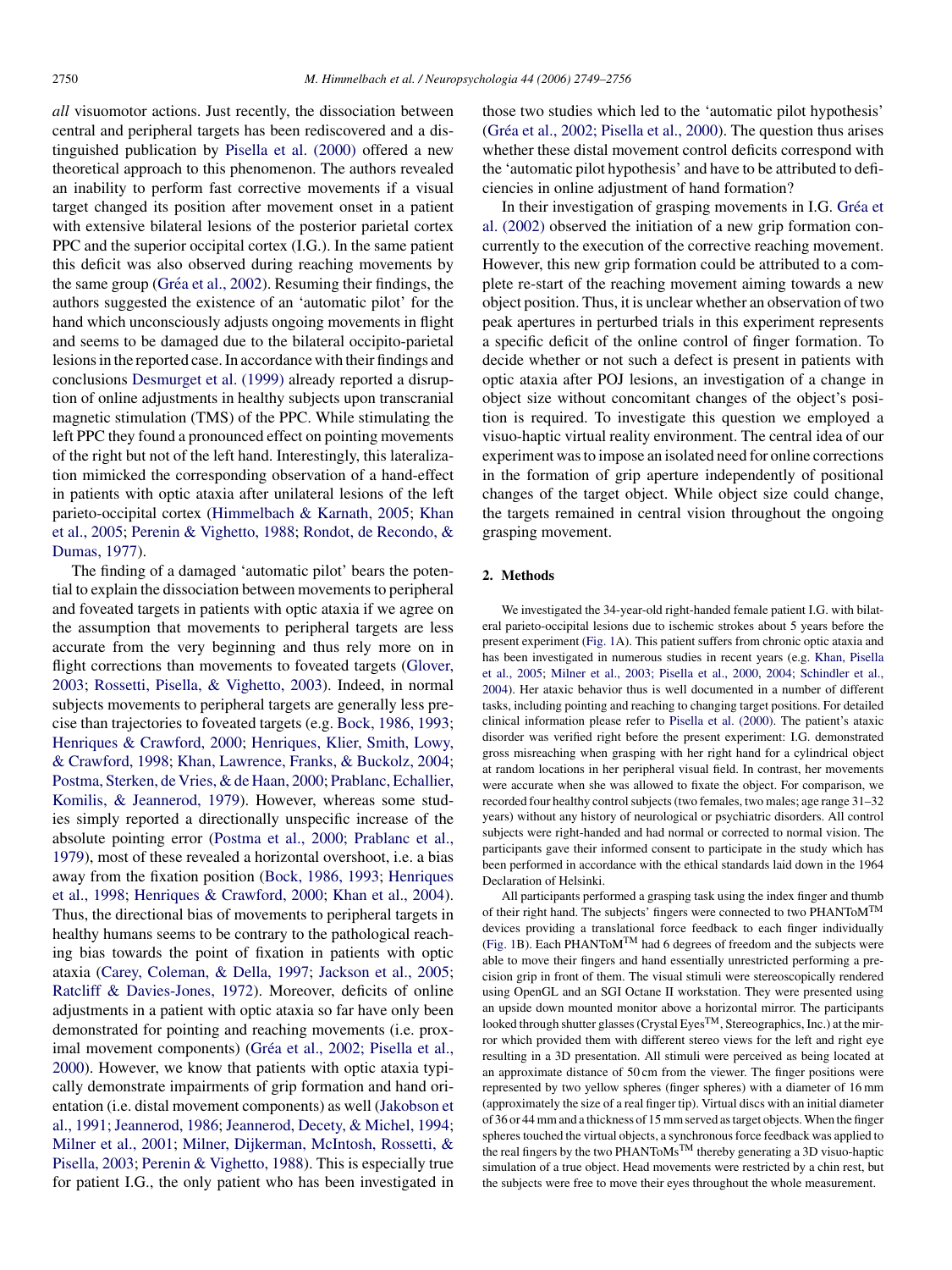<span id="page-2-0"></span>

Fig. 1. (A) 3D view of the T1-weighted MRI-scan of I.G. taken at the time of the present experiment. (B) *Left*: Experimental setup, the subject sat in front of an upside down mounted monitor. Visual stimuli were seen by the subject via a horizontal mirror below the monitor through stereo goggles. Head position was restrained by a chin rest and haptic feedback was provided by two forcefeedback devices (PHANToMTM). The objects were perceived as being located below the mirror at a distance of about 50 cm from the subject's eyes. *Right*: The experimental setup as seen from behind and in front of the subject. The fingers were fixed to the PHANTo $M^{TM}$  devices which were placed on either side of the subject. (C) *Left*: A schematic drawing of the visual display: a start position was presented in the lower right quadrant until target presentation and reappeared after the fingers touched the object. The target disc was located 16 cm distant from the start position. The participants' fingers were represented by two spheres. A perturbation occurred in 50% of the trials, when the thumb crossed a virtual (here dotted) line 7 cm away from the disc's centre. This line was not visible in the actual display. *Right*: The visual display as seen by the subject during one trial of decreasing size perturbation. The two finger spheres moved toward the target which decreased in size when the thumb got closer than 7 cm to the target disc.

The participants rested their right hand at a starting position, indicated by a sphere on the right side of the display at a distance of 16 cm from the target position (Fig. 1C). Two thousand milliseconds after the fingers reached the starting position, the target disk was displayed and the participants initiated a grasping movement. The starting position disappeared at the time of target onset. The subjects were instructed to grasp the object firmly and transport it back to the starting position which reappeared when the fingers touched the virtual object. Each participant completed 240 trials. In 120 static trials the object's diameter remained unchanged throughout the movement. In the dynamic trials the object's diameter either suddenly increased to  $52 \text{ mm}$  ( $n = 60$ ) or it decreased to 28 mm  $(n = 60)$ . Please note that these changes took place in the visual as well as in the haptic dimension, thus no mismatch arose between the visual and haptic feedback in any condition. The sequence of trials was randomized and the perturbation occurred when the thumb got closer than 70 mm to the target's centre. Each participant performed a training session of at least 30 trials without perturbations. Kinematic data of the fingers' trajectories were recorded using the two PHANToMTM devices. Movement onset was detected when thumb velocity exceeded 50 mm/s. The end of the movement was reached when either the thumb or the index finger were getting closer than 5 mm to the target disk. This criterion was chosen to avoid the influence of any haptic feedback on the analysis of online aperture scaling. Movement time (MT) was the time between the kinematic start and end of the grasping movement. The resultant velocity and acceleration of the hand's trajectory were calculated using the midpoint of the connecting line between the finger tips in each recorded frame. We further determined the onset time of the perturbation (PT) during the movement and the relative proportion of movement time spent after the perturbation (MTAP) when adjustments were expected to occur. In static trials without a perturbation this was simply the proportion of movement time after the thumb got closer than 70 mm to the target disk. To quantify the participants' ability to finally adjust their ongoing movement to a sudden perturbation, we calculated the grip aperture at a time point corresponding to 95% of movement time spend after the perturbation (AP95), thus very close to the final grip but lacking any haptic feedback. Individual aperture trajectories and the according velocity of the aperture change have been standardized to a number of 100 samples in the interval between PT and the kinematic end of the movement to calculate average aperture trajectories within each subject.

To avoid a bias due to few outliers, we rejected trials with extraordinary short/long MTAPs. These trials were identified by an MTAP more than 1.5 interquartile ranges below the first quartile or above the third quartile of the individual distribution in every subject. Thus, all following analyses were based on 212 trials in I.G. and 230–239 trials in the control subjects. In I.G. all but 4 of these outliers were caused by a very short MTAP when the index finger touched the target disk right after the thumb crossed the perturbation distance. This happened when (i) the aperture was quite large and (ii) the grip was oriented parallel to the movement direction. The results of I.G. were considered to be significantly different from the controls if they exceeded the 95% confidence interval (CI) of the control subjects.

# **3. Results**

The qualitative inspection of the movement trajectories revealed differences between the investigated subjects. While three of the control subjects (C1, C2, C4) raised their fingers considerably above the 'ground', I.G. and C3 executed their movements primarily in the horizontal plane of the target object ([Fig. 2\)](#page-3-0). This behavior also explains the somewhat higher number of outliers in MTAP in I.G., since moving in the plane of the object increases the probability of a collision of the index finger with the object when the thumb just crossed the perturbation mark.

However, despite this obvious difference in the overall shape of movement trajectories, the optic ataxia patient was indistinguishable from controls with respect to most kinematic parameters. I.G.'s averaged reaction time (386 ms, S.D. 86) was not significantly different from the controls' mean value (343 ms, CI 257–428 ms). The same was true for MT in the respective experimental conditions (neutral: 567 ms, S.D. 79; controls' CI 539–776 ms; increasing size: 525 ms, S.D. 117; controls' CI 441–813 ms; decreasing size: 622 ms, S.D. 107; controls' CI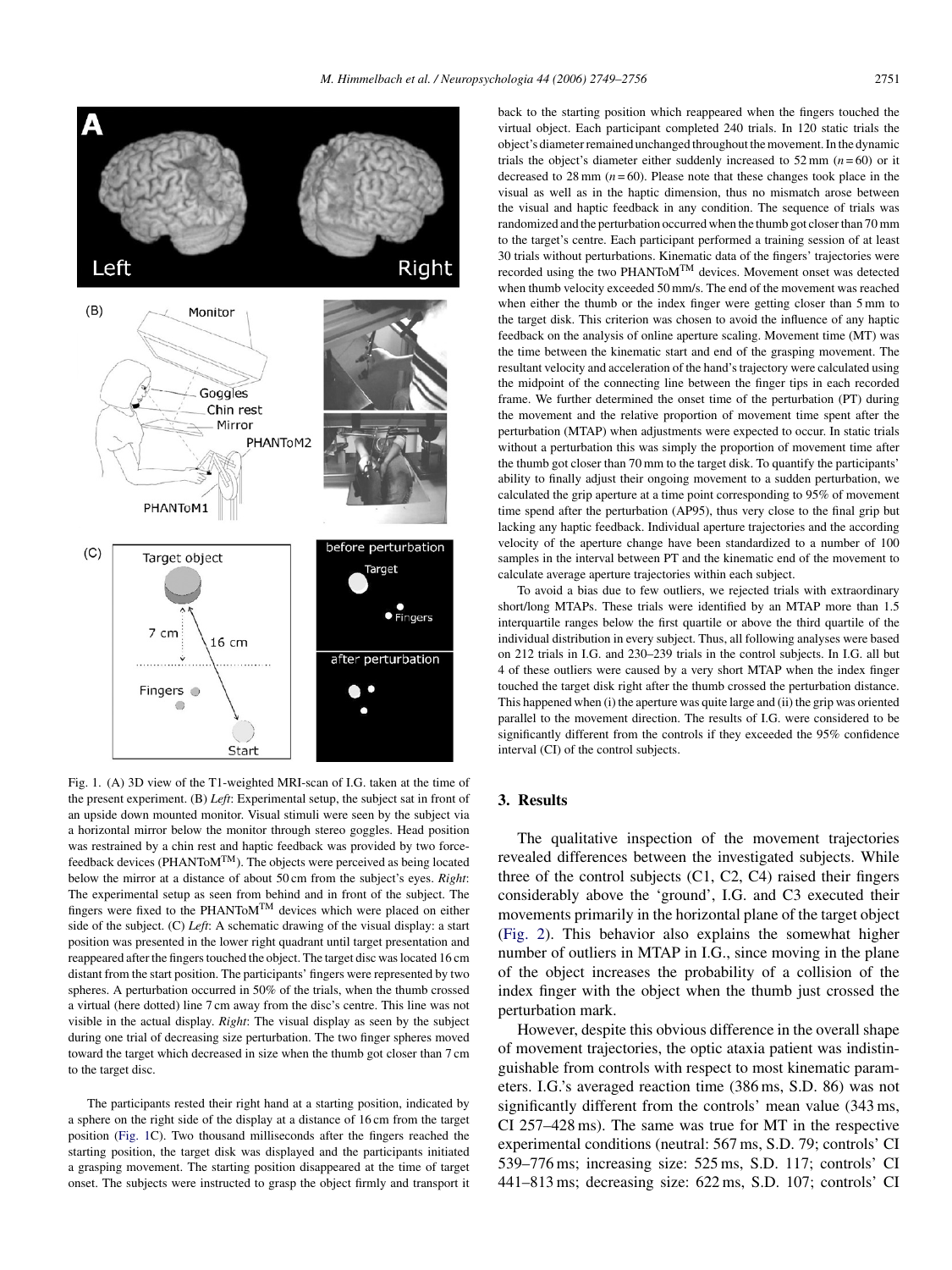<span id="page-3-0"></span>

Fig. 2. Exemplary 3D trajectories of thumb (circles) and index finger (asterisks) of I.G. and two controls.

619–854 ms). MT was analyzed separately, as the different final target sizes in the dynamic trials might have had an impact on the overall MT while RT should not be influenced by the unknown upcoming experimental condition and final target size. The MTAP in I.G. was different from the controls' behavior in the static trials only (I.G.: mean 43.3%, S.D. 7.5; controls' CI 47.0–63.6%). In contrast, there was no significant difference in the dynamic conditions (increase I.G.: 37.7%, S.D. 8.3; controls' CI 46.6–71.6%; decrease I.G.: 48.6%, S.D. 7.6; controls' CI 40.2–58.9%).

The control subjects slowed down their movements after passing the perturbation distance. This behavior is reflected in a positive difference after the subtraction of the groups' mean hand velocity during the time interval after the perturbation from the mean velocity before the perturbation (increase: 140 mm/s CI 100–181 mm/s; decrease: 177 mm/s, CI 148–207 mm/s). The same pattern was observed in the static trials (neutral: 155 mm/s, CI 135–175 mm/s). Thus, this behavior does not seem to be a reaction to the perturbation but simply a pronounced deceleration in the later part of the movement. The analysis of the patient's data disclosed a decreased difference between the first and second part of the movement in all conditions. Although I.G. was also slowing down after crossing the perturbation distance, the respective mean differences exceeded the controls' confidence intervals (neutral: 92 mm/s, S.D. 36; increase: 60 mm/s, S.D. 50; decrease: 111 mm/s, S.D. 32). This discrepancy was not caused by a diminished overall mean velocity. The averaged hand velocity of the whole movement path of I.G. (neutral: 225 mm/s, 23 S.D.; increase: 239 mm/s, 32 S.D.; decrease: 209 mm/s, S.D. 31) lay well within the respective confidence intervals of the controls (neutral: 242 mm/s, CI 194–290 mm/s; increase: 248 mm/s, CI 190–307 mm/s; decrease: 213 mm/s, 161–265 mm/s).

I.G. was different from the controls in that she was less successful in grasping the object firmly. In comparison to controls, she had to perform a second approach to lift the object more often. However, although she was generally worse than controls there was no difference of the frequency of second attempts between static (I.G.: 15.2%; controls' CI 0.2–7.4%) and dynamic trials (I.G.: 16%; controls CI 0.02–10.3%). Her errors thus seem to reflect a general ataxic behavior compared to healthy subjects but not a specific deficit of movement adjustment related to target changes.

Finally, we analyzed the grip aperture in all subjects. A first inspection of the averaged standardized aperture trajectories after the perturbation revealed a smooth adjustment of I.G.'s hand shape after the perturbation ([Fig. 3,](#page-4-0) left column). The average velocity of her grip aperture change showed no instantaneous deflection in the dynamic conditions indicating a continuous incorporation of the new object size into her movements. Her behavior was not distinguishable from the controls' performance. An exemplary control subject is shown in the right column of [Fig. 3. F](#page-4-0)or statistical analysis, we compared the mean grip aperture at 95% MTAP (AP95) in all subjects. First, we compared AP95 between neutral trials with an object size of either 36 or 44 mm by means of a Mann–Whitney *U*-test in I.G. This comparison revealed a highly significant difference between trials directed towards the two different (unchanged) object sizes  $(U=389, p<0.001;$  [Fig. 4\).](#page-5-0) We performed the same comparison between trials directed towards the two different object sizes in the dynamic conditions. If I.G. would not have been able to adjust her grip aperture to the increased or decreased object size after the perturbation, we should have observed the same significant difference between trials with different initial sizes in the dynamic conditions. This was not the case. In fact, we found similar values of AP95 with the same final size (increase: 52 mm; decrease: 28 mm) independently of the different initial sizes at the beginning of the trial (increase:  $U = 159, p = 0.124$ ; decrease:  $U = 297, p = 0.082$ ; [Fig. 4\).](#page-5-0) All control subjects showed the same pattern with significant differences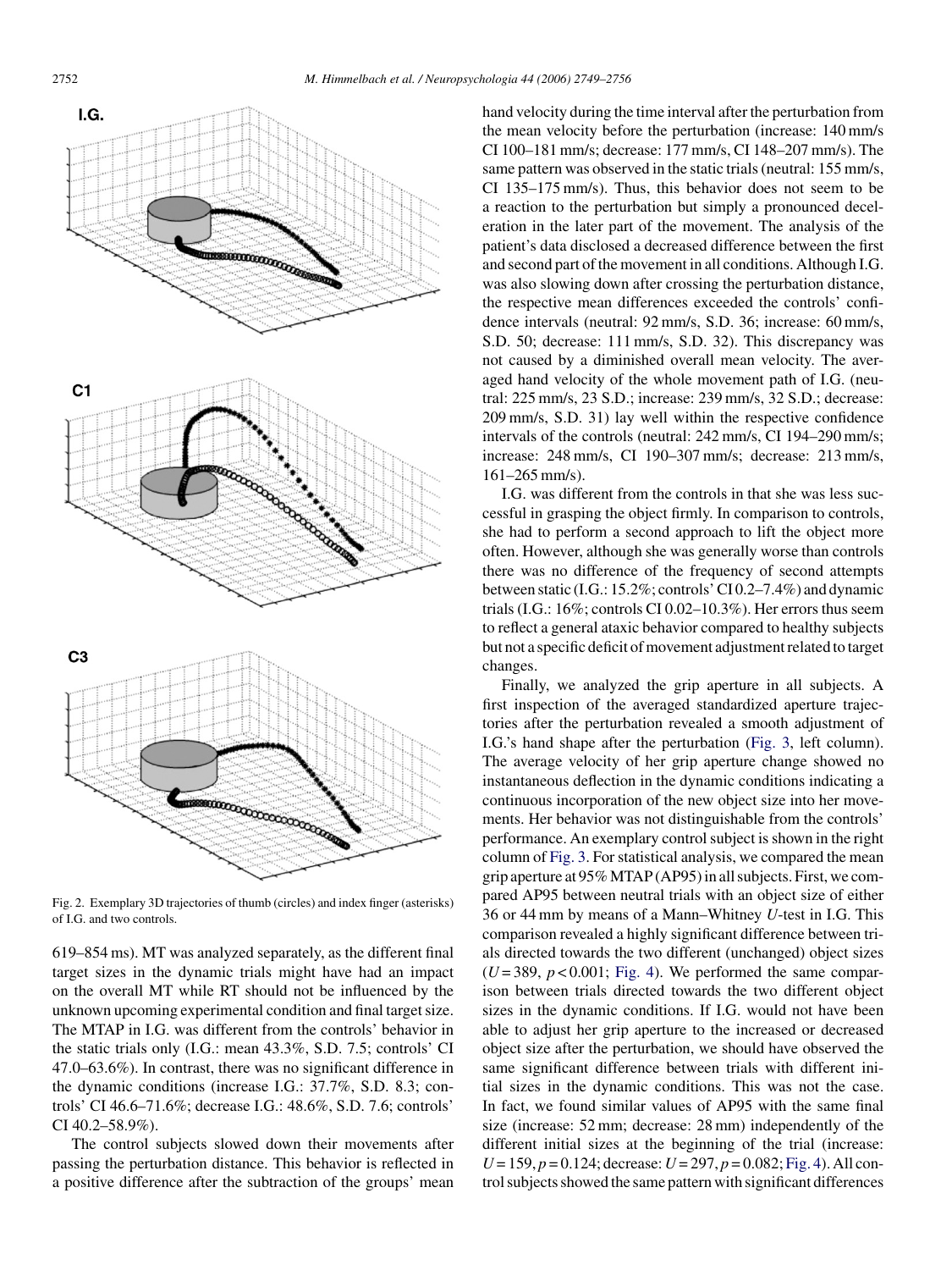<span id="page-4-0"></span>

Fig. 3. Mean aperture and velocity of aperture change of I.G. (left column) and one exemplary control subject (right column) plotted against standardized movement time between the onset of the perturbation (PT) and movement end. Trials with different object sizes at the beginning (initial size 36 or 44 mm) have been plotted separately because of differences in the general aperture scaling. Black: neutral, dark grey: decrease, light grey: increase.

between trials with different initial (and final) sizes in the static condition  $(U=112-297, p<0.001$  in all control subjects) and insignificant findings with the same comparison in the dynamic conditions (increase: *U* = 316–386, *p* = 0.155–0.985; decrease: *U* = 339.5–375, *p* = 0.102–0.282).

## **4. Discussion**

The aim of our study was to investigate whether or not a deficit of online correction of grip formation exists in optic ataxia when grasping movements are performed under central viewing conditions without changes of the object's position. It was interesting

to examine this question particularly in patient I.G. since deficient online adjustment of proximal movement components has been documented previously in this patient (Gréa et al., 2002; [Pisella et al., 2000\)](#page-6-0) as well as deficits of grip scaling to objects under peripheral viewing conditions ([Milner et al., 2001\).](#page-6-0) Thus, considering the explicit assumptions of the online correction hypothesis ([Glover, 2003; Rossetti et al., 2003\),](#page-6-0) we expected to find impaired online adjustments of distal hand aperture upon sudden changes of the target object's size.

We found general inaccuracies of grasping movements, expressed as an increased frequency of insecure grips in static *and* dynamic conditions as well as a reduced slowing of the trans-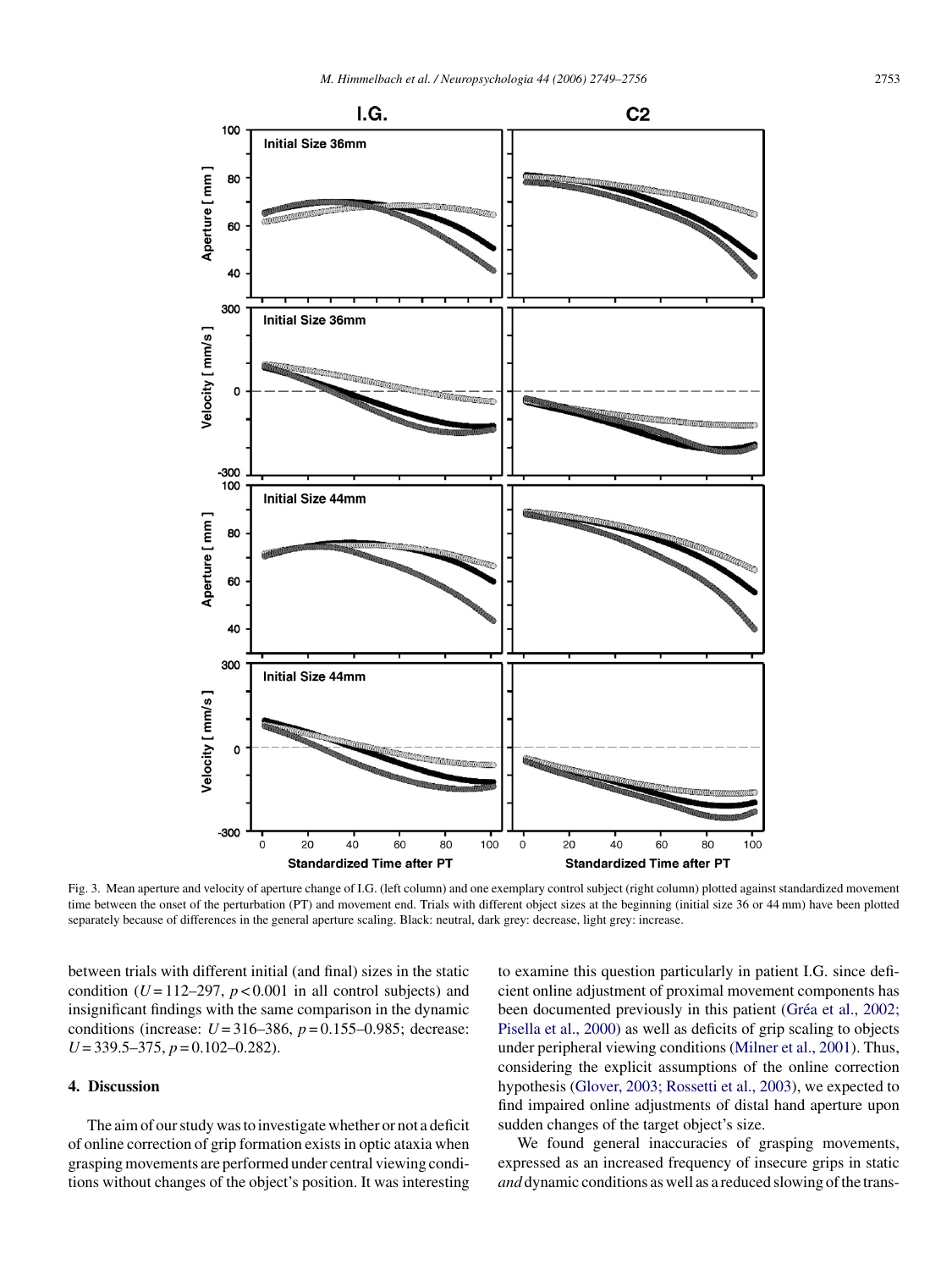<span id="page-5-0"></span>

Fig. 4. Average grip aperture of the patient I.G. at 95% of MTAP with standard deviation. Trials with an initial object size of 36 mm are depicted in black, trials with an initial size of 44 mm are depicted in grey. Note that in the neutral trials the initial and final object size were the same. In contrast, in condition 'increase' all trials ended with a final object size of 52 mm, while in condition 'decrease' all trials ended with a final object size of  $28 \text{ mm}$ . \*\**p* < 0.001 Mann–Whitney *U*-test.

port phase in the later part of the movements in all experimental conditions. However, no specific deficits of online adjustment of grip aperture upon in flight changes of the target size were observed. I.G.'s average grip aperture development and the late grip size just before touching the object after changes of the targets' diameter were indistinguishable from controls. Thus, the previously observed deficit of online movement correction in this patient (Gréa et al., 2002; Pisella et al., 2000) seems to be restricted to her pointing and reaching movements.

Grip aperture adjustments without changes of the object's spatial position have been investigated also in healthy subjects (Bock  $&$  Jüngling, 1999). Presenting luminous virtual objects Bock and Jüngling (1999) observed a latency of the corrective movement after a change of target size similar to the reaction time upon the initial target presentation. Their findings extended previous reports about online grip adjustments which were confounded by simultaneous changes of the target's position [\(Paulignan, Jeannerod, MacKenzie, & Marteniuk, 1991\).](#page-7-0) Just recently, these reports have been complemented by two studies investigating the consequences of TMS application for the execution of online adjustments in grasping movements [\(Glover,](#page-6-0) [Miall, & Rushworth, 2005;](#page-6-0) [Tunik, Frey, & Grafton, 2005\).](#page-7-0) Both groups applied TMS over the anterior IPS subsequently to movement onset and found a reduced adjustment of hand aperture to the new object size which has changed at movement onset. Interestingly, applying TMS so early during movement execution led to a decline of adjustments for changes from small to large objects only [\(Glover et al., 2005\).](#page-6-0) In contrast, the adjustment to a change from large to small objects was impaired only if TMS was applied after 50% MT. This finding corresponds to a later grip size correction upon changes from a large to a small object and the earlier occurrence of corrective movements in the reverse change in the report by [Paulignan et al. \(1991\).](#page-7-0) [Tunik](#page-7-0) [et al. \(2005\)](#page-7-0) investigated size increases only. Their finding of a significant impact of TMS at movement onset confirmed the results of [Glover et al. \(2005\).](#page-6-0)

Both TMS studies carried out in healthy subjects found online adjustments of grasping not completely abolished, but only

delayed or reduced [\(Glover et al., 2005; Tunik et al., 2005\).](#page-6-0) In contrast, [Desmurget et al. \(1999\)](#page-6-0) reported a "disruption" of any fast corrections of pointing movements upon the application of inhibitory TMS in four out of five healthy subjects. In agreement with the latter results, the findings in patient I.G. documented in preceding reports argue for an abolishment of online corrections in pointing and reaching movements (Gréa et al., 2002; Pisella [et al., 2000\).](#page-6-0) In contrast, we found no evidence for a specific impairment of in flight adjustments of distal grip formation in this patient. Thus, a disturbance of the normal function of the lateral PPC either by a permanent damage due to stroke lesion (I.G.) or a 'virtual lesion' by application of TMS seem to have less impact on distal movement components than on proximal components.

But why were there no impairments at all in patient I.G. if TMS application over the regions which are damaged in the patient led to at least some effects in online correction in healthy subjects? Remote effects of TMS in structures of the brain which are connected with but are quite distant from the TMS application site have been demonstrated ([Bestmann,](#page-6-0) [Baudewig, Siebner, Rothwell, & Frahm, 2003, 2004\).](#page-6-0) The effect of TMS application over the lateral PPC on pointing and reaching adjustments might be mediated by a direct interference with the processing of the proximal movement component (direction, amplitude) at this site. Contrary, the smaller effect of TMS application on hand aperture adjustments might be mediated by an indirect interference with information processing in connected areas subserving the distal movement component in grasping. Neuroanatomical distinctions between reaching and grasping pathways have been suggested based on experimental findings in humans and monkeys ([Jeannerod, Arbib, Rizzolatti, & Sakata,](#page-6-0) [1995\).](#page-6-0) Thus, it is possible that although the lesion in patient I.G. encloses the stimulation site of TMS interference studies of pointing [\(Desmurget et al., 1999\)](#page-6-0) and grasping ([Glover et](#page-6-0) [al., 2005; Tunik et al., 2005\)](#page-6-0) in healthy subjects, distant areas mediating the delay of grip aperture adjustment might be less affected by her lesions. Furthermore, we must keep in mind potential changes in the functional organization of the patient's brain. Several years have gone since she suffered the stroke. It is possible that functional reorganization might have improved her online capabilities for distal movement components, while her capabilities with respect to the control of the proximal movement component might have profited less from these changes.

Finally, a decisive difference between the previous observation of inaccurate grasping of peripheral objects [\(Milner et](#page-6-0) [al., 2001\)](#page-6-0) and the present report of unimpaired grip aperture adjustments must be mentioned. Whereas the former investigation used real objects, we employed a virtual reality setup that provided the subjects with congruent visual and haptic feedback. Might this difference explain the discrepant findings? A recent investigation of kinematic differences in healthy subjects and hemiparetic stroke patients revealed only slight differences between movement control under real physical conditions on the one hand and a visual virtual environment lacking any haptic feedback on the other ([Viau, Feldman, McFadyen, &](#page-7-0) [Levin, 2004\).](#page-7-0) Since our present experiment included valid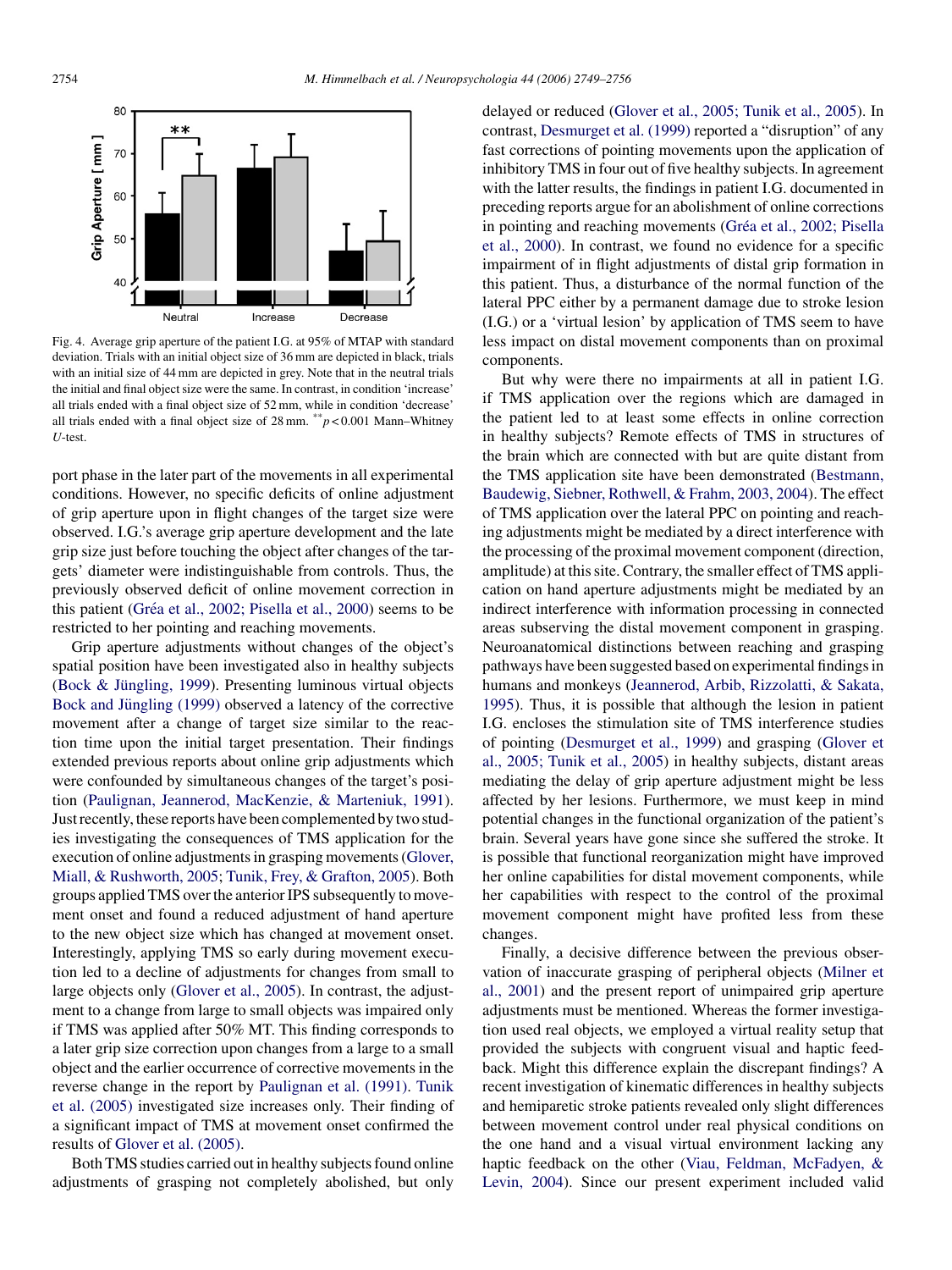<span id="page-6-0"></span>haptic feedback concurrent with the 3D presentation of the targets, we would even expect less differences to a real situation. Nevertheless, our setup certainly does not equate to a real environment and thus, general movement impairments which have been observed in I.G. in the present investigation might be attributed to the specific environment used here.

In conclusion, the present findings suggest that a general deficit of fast movement correction affecting targets in peripheral as well as central visual fields (Glover, 2003; Rossetti et al., 2003) does not seem to account for the overt visuomotor deficits in optic ataxia. Previously observed deficits in grip scaling with respect to peripherally presented objects in I.G. (Milner et al., 2001) cannot be explained by a generally deficient automatic pilot including grip formation. While structures within those parts of the parieto-occipital cortex which are permanently damaged in I.G. are necessary for the in flight control of proximal movement components, they seem to be less important for controlling distal movement components. Rather, it seems more likely that an anatomical dissociation between visuomotor pathways related to actions in the central and in the peripheral visual field underlies the dissociation of visuomotor performance depending on the retinotopic position of the target object in patients with optic ataxia. Supporting evidence for this conclusion has recently been obtained in a functional imaging experiment in healthy subjects [\(Prado et al., 2005\).](#page-7-0) The results suggested a specific parieto-frontal pathway for peripheral pointing movements that exceeded the network involved in pointing movements to foveated targets. The authors found an activation of the POJ and the dorsal premotor cortex bilaterally for pointing movements to peripheral targets only. This finding in healthy subjects corresponds remarkably well to the typical lesion site causing optic ataxia (Karnath & Perenin, 2005).

## **Acknowledgements**

We wish to thank I.G. for her patience and enthusiasm. Furthermore, we are indebted to Simon Clavagnier for his help and assistance during the experiment. We are grateful to David Carey and a further anonymous reviewer for their valuable comments. This work was supported by grants from the Deutsche Forschungsgemeinschaft (SFB550-A4, GK Kognitive Neurobiologie).

### **References**

- Bálint, R. (1909). Seelenlähmung des "Schauens", optische Ataxie, räumliche Störung der Aufmerksamkeit. Monatsschrift für Psychatrie und Neurologie, *25*, 51–81.
- Bestmann, S., Baudewig, J., Siebner, H. R., Rothwell, J. C., & Frahm, J. (2003). Subthreshold high-frequency TMS of human primary motor cortex modulates interconnected frontal motor areas as detected by interleaved fMRI-TMS. *Neuroimage*, *20*, 1685–1696.
- Bestmann, S., Baudewig, J., Siebner, H. R., Rothwell, J. C., & Frahm, J. (2004). Functional MRI of the immediate impact of transcranial magnetic stimulation on cortical and subcortical motor circuits. *European Journal of Neuroscience*, *19*, 1950–1962.
- Bock, O. (1986). Contribution of retinal versus extraretinal signals towards visual localization in goal-directed movements. *Experimental Brain Research*, *64*, 476–482.
- Bock, O. (1993). Localization of objects in the peripheral visual field. *Behavioural Brain Research*, *56*, 77–84.
- Bock, O., & Jüngling, S. (1999). Reprogramming of grip aperture in a doublestep virtual grasping paradigm. *Experimental Brain Research*, *125*, 61–66.
- Carey, D. P., Coleman, R. J., & Della, S. S. (1997). Magnetic misreaching. *Cortex*, *33*, 639–652.
- Desmurget, M., Epstein, C. M., Turner, R. S., Prablanc, C., Alexander, G. E., & Grafton, S. T. (1999). Role of the posterior parietal cortex in updating reaching movements to a visual target. *Nature Neuroscience*, *2*, 563–567.
- Glover, S. (2003). Optic ataxia as a deficit specific to the on-line control of actions. *Neuroscience and Biobehavioral Reviews*, *27*, 447–456.
- Glover, S., Miall, R. C., & Rushworth, M. F. (2005). Parietal rTMS disrupts the initiation but not the execution of on-line adjustments to a perturbation of object size. *Journal of Cognitive Neuroscience*, *17*, 124–136.
- Gréa, H., Pisella, L., Rossetti, Y., Desmurget, M., Tilikete, C., Grafton, S., et al. (2002). A lesion of the posterior parietal cortex disrupts on-line adjustments during aiming movements. *Neuropsychologia*, *40*, 2471–2480.
- Henriques, D. Y., & Crawford, J. D. (2000). Direction-dependent distortions of retinocentric space in the visuomotor transformation for pointing. *Experimental Brain Research*, *132*, 179–194.
- Henriques, D. Y., Klier, E. M., Smith, M. A., Lowy, D., & Crawford, J. D. (1998). Gaze-centered remapping of remembered visual space in an openloop pointing task. *Journal of Neuroscience*, *18*, 1583–1594.
- Himmelbach, M., & Karnath, H.-O. (2005). Dorsal and ventral stream interaction: Contributions from optic ataxia. *Journal of Cognitive Neuroscience*, *17*, 632–640.
- Holmes, G. (1918). Disturbances of visual orientation. *British Journal of Ophthalmology*, *2*, 449–468.
- Jackson, S. R., Newport, R., Mort, D., & Husain, M. (2005). Where the eye looks, the hand follows: limb-dependent magnetic misreaching in optic ataxia.*Current Biology*, *15*, 42–46.
- Jakobson, L. S., Archibald, Y. M., Carey, D. P., & Goodale, M. A. (1991). A kinematic analysis of reaching and grasping movements in a patient recovering from optic ataxia. *Neuropsychologia*, *29*, 803–809.
- Jeannerod, M. (1986). Mechanisms of visuomotor coordination: A study in normal and brain-damaged subjects. *Neuropsychologia*, *24*, 41–78.
- Jeannerod, M., Arbib, M. A., Rizzolatti, G., & Sakata, H. (1995). Grasping objects: The cortical mechanisms of visuomotor transformation. *Trends in Cognition Science*, *18*, 314–320.
- Jeannerod, M., Decety, J., & Michel, F. (1994). Impairment of grasping movements following a bilateral posterior parietal lesion. *Neuropsychologia*, *32*, 369–380.
- Karnath, H.-O., & Perenin, M.-T. (2005). Cortical control of visually guided reaching-evidence from 16 patients with optic ataxia. *Cerebral Cortex*, *15*, 1561–1569.
- Khan, A. Z., Pisella, L., Vighetto, A., Cotton, F., Luaute, J., Boisson, D., et al. (2005). Optic ataxia errors depend on remapped, not viewed, target location. *Nature Neuroscience*, *8*, 418–420.
- Khan, A. Z., Pisella, L., Rossetti, Y., Vighetto, A., & Crawford, J. D. (2005). Impairment of gaze-centered updating of reach targets in bilateral parietal–occipital damaged patients. *Cerebral Cortex*, *15*, 1547–1560.
- Khan, M. A., Lawrence, G. P., Franks, I. M., & Buckolz, E. (2004). The utilization of visual feedback from peripheral and central vision in the control of direction. *Experimental Brain Research*, *158*, 241–251.
- Milner, A. D., Dijkerman, H. C., McIntosh, R. D., Rossetti, Y., & Pisella, L. (2003). Delayed reaching and grasping in patients with optic ataxia. *Progress in Brain Research*, *142*, 225–242.
- Milner, A. D., Dijkerman, H. C., Pisella, L., McIntosh, R. D., Tilikete, C., Vighetto, A., et al. (2001). Grasping the past. Delay can improve visuomotor performance. *Current Biology*, *11*, 1896–1901.
- Milner, A. D., & Goodale, M. A. (1995). *The visual brain in action*. Oxford: Oxford University Press.
- Milner, A. D., Paulignan, Y., Dijkerman, H. C., Michel, F., & Jeannerod, M. (1999). A paradoxical improvement of misreaching in optic ataxia: New evidence for two separate neural systems for visual localization. *Proceedings of the Royal Society of London Series B Biological Sciences*, *266*, 2225– 2229.